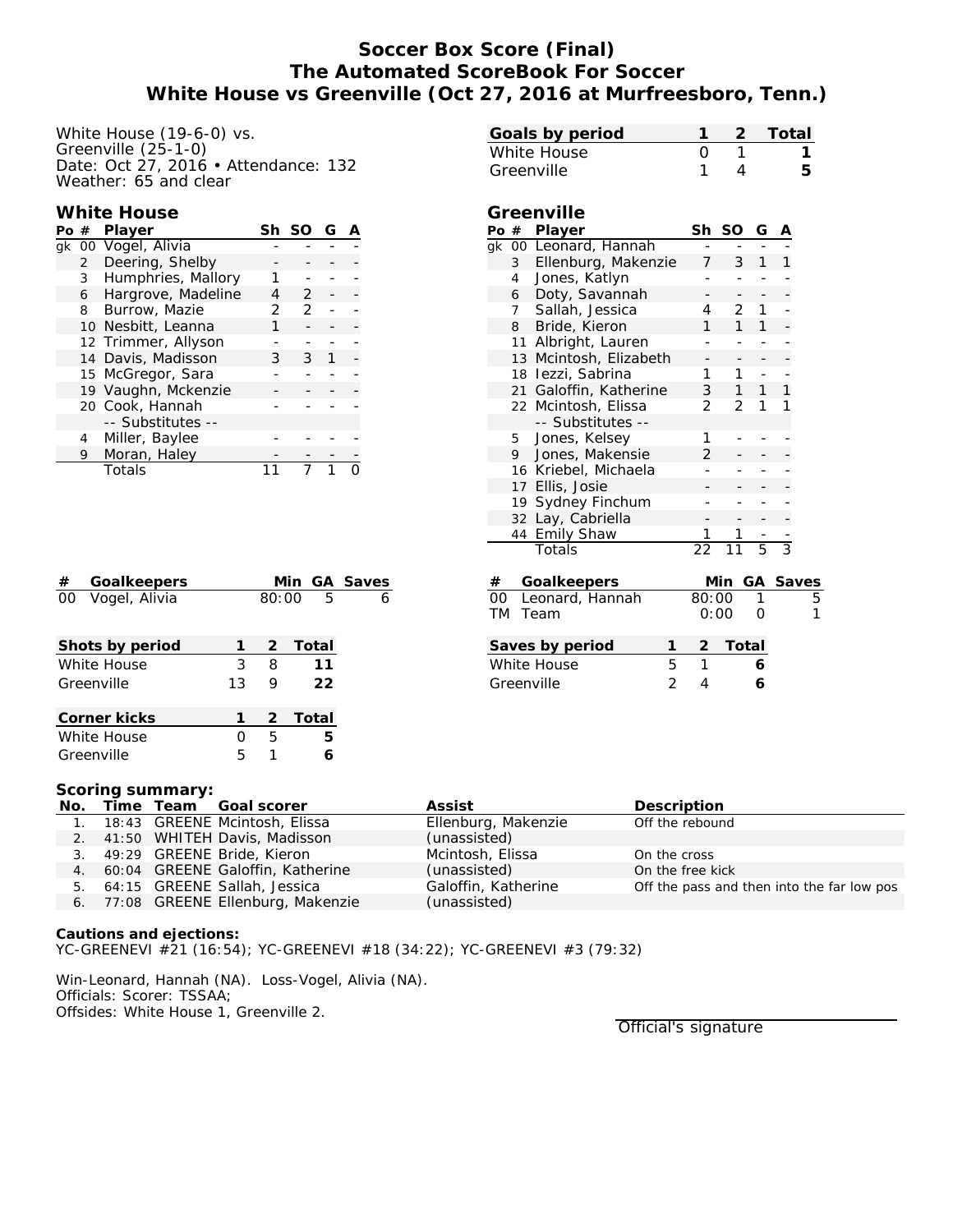## **Play-by-Play Summary (1st period) White House vs Greenville (Oct 27, 2016 at Murfreesboro, Tenn.)**

**White House Starters:**

- GK 00 Vogel, Alivia
	- 2 Deering, Shelby
	- 3 Humphries, Mallory 6 Hargrove, Madeline
	-
	- 8 Burrow, Mazie
	- 10 Nesbitt, Leanna
	- 12 Trimmer, Allyson
	- 14 Davis, Madisson
	- 15 McGregor, Sara
	- 19 Vaughn, Mckenzie
	- 20 Cook, Hannah

## **Greenville Starters:**

- GK 00 Leonard, Hannah
	- 3 Ellenburg, Makenzie
	- 4 Jones, Katlyn
	- 6 Doty, Savannah
	- 7 Sallah, Jessica
	- 8 Bride, Kieron
	- 11 Albright, Lauren
	- 13 Mcintosh, Elizabeth
	- 18 Iezzi, Sabrina
	- 21 Galoffin, Katherine
		- 22 Mcintosh, Elissa

- 00:00 Vogel, Alivia at goalie for White House.
- 00:00 Leonard, Hannah at goalie for Greenville.
- 01:02 Corner kick by GREENEVI Mcintosh, Elissa [01:02]. Foul on Greenville.
- 06:42 Shot by WHITEHOU Hargrove, Madeline, SAVE Leonard, Hannah. Foul on Greenville.
- 09:38 Header Shot by WHITEHOU Hargrove, Madeline WIDE.
- 10:36 Shot by GREENEVI Galoffin, Katherine HIGH.
- 11:51 Offside against Greenville.
- 13:18 WHITEHOU substitution: Moran, Haley for McGregor, Sara. Foul on Greenville. Foul on White House. Foul on Greenville. Foul on Greenville.
- 16:54 Yellow card on GREENEVI Galoffin, Katherine.
- 17:06 GREENEVI substitution: Kriebel, Michaela for Galoffin, Katherine.
- 17:06 WHITEHOU substitution: Miller, Baylee for Humphries, Mallory. Foul on White House.
- 18:43 GOAL by GREENEVI Mcintosh, Elissa (FIRST GOAL), Assist by Ellenburg, Makenzie.

**WHITE HOUSE 0, GREENVILLE 1**

\*Off the rebound

- 18:43 GREENEVI substitution: Galoffin, Katherine for Sydney Finchum.
- 19:19 GREENEVI substitution: Jones, Makensie for Bride, Kieron.
- 19:44 Corner kick by GREENEVI Mcintosh, Elissa [19:44].
- 21:21 Shot by GREENEVI Ellenburg, Makenzie, SAVE Vogel, Alivia.
- 22:23 WHITEHOU substitution: Humphries, Mallory for Nesbitt, Leanna.
- 22:23 GREENEVI substitution: Kriebel, Michaela for Ellis, Josie.
- 23:00 GREENEVI substitution: Emily Shaw for Ellenburg, Makenzie.
- 23:45 Shot by GREENEVI Iezzi, Sabrina, SAVE Vogel, Alivia. Foul on Greenville.
- 27:16 Shot by GREENEVI Emily Shaw, SAVE Vogel, Alivia.
- 28:34 WHITEHOU substitution: Nesbitt, Leanna for Burrow, Mazie.
- 28:34 GREENEVI substitution: Sallah, Jessica for Emily Shaw.
- 28:34 GREENEVI substitution: Ellenburg, Makenzie for Kriebel, Michaela. Foul on White House.
- 30:15 Shot by GREENEVI Ellenburg, Makenzie HIGH.
- 30:24 GREENEVI substitution: Lay, Cabriella for Albright, Lauren.
- 32:27 Shot by GREENEVI Galoffin, Katherine WIDE.
- 32:52 WHITEHOU substitution: Burrow, Mazie for Deering, Shelby.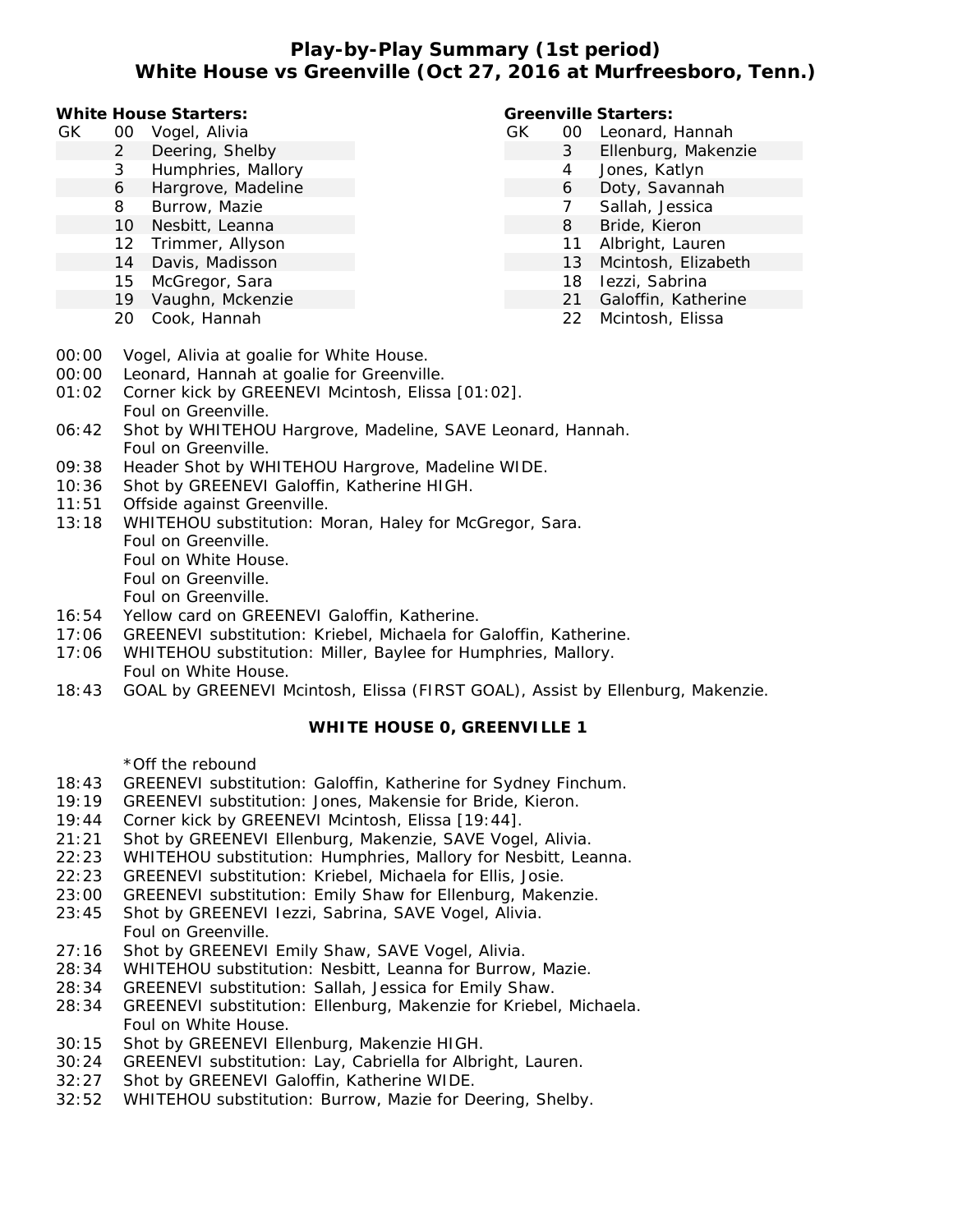## **Play-by-Play Summary (1st period) White House vs Greenville (Oct 27, 2016 at Murfreesboro, Tenn.)**

- 34:06 Shot by GREENEVI Jones, Kelsey WIDE. Foul on Greenville.
- 34:22 Yellow card on GREENEVI Iezzi, Sabrina.
- 34:22 GREENEVI substitution: Kriebel, Michaela for Iezzi, Sabrina.
- 34:26 Shot by WHITEHOU Burrow, Mazie, SAVE Leonard, Hannah.
- 35:15 Shot by GREENEVI Sallah, Jessica BLOCKED.
- 35:40 Shot by GREENEVI Jones, Makensie BLOCKED.
- 35:47 Corner kick by GREENEVI Mcintosh, Elissa [35:47].
- 35:58 Shot by GREENEVI Ellenburg, Makenzie WIDE. Foul on Greenville.
- 38:28 Shot by GREENEVI Ellenburg, Makenzie, SAVE Vogel, Alivia.
- 38:35 Shot by GREENEVI Mcintosh, Elissa, SAVE Vogel, Alivia.
- 38:40 Corner kick by GREENEVI Mcintosh, Elissa [38:40].
- 39:04 Corner kick by GREENEVI Mcintosh, Elissa [39:04]. Foul on Greenville.
- 40:00 End of period [40:00].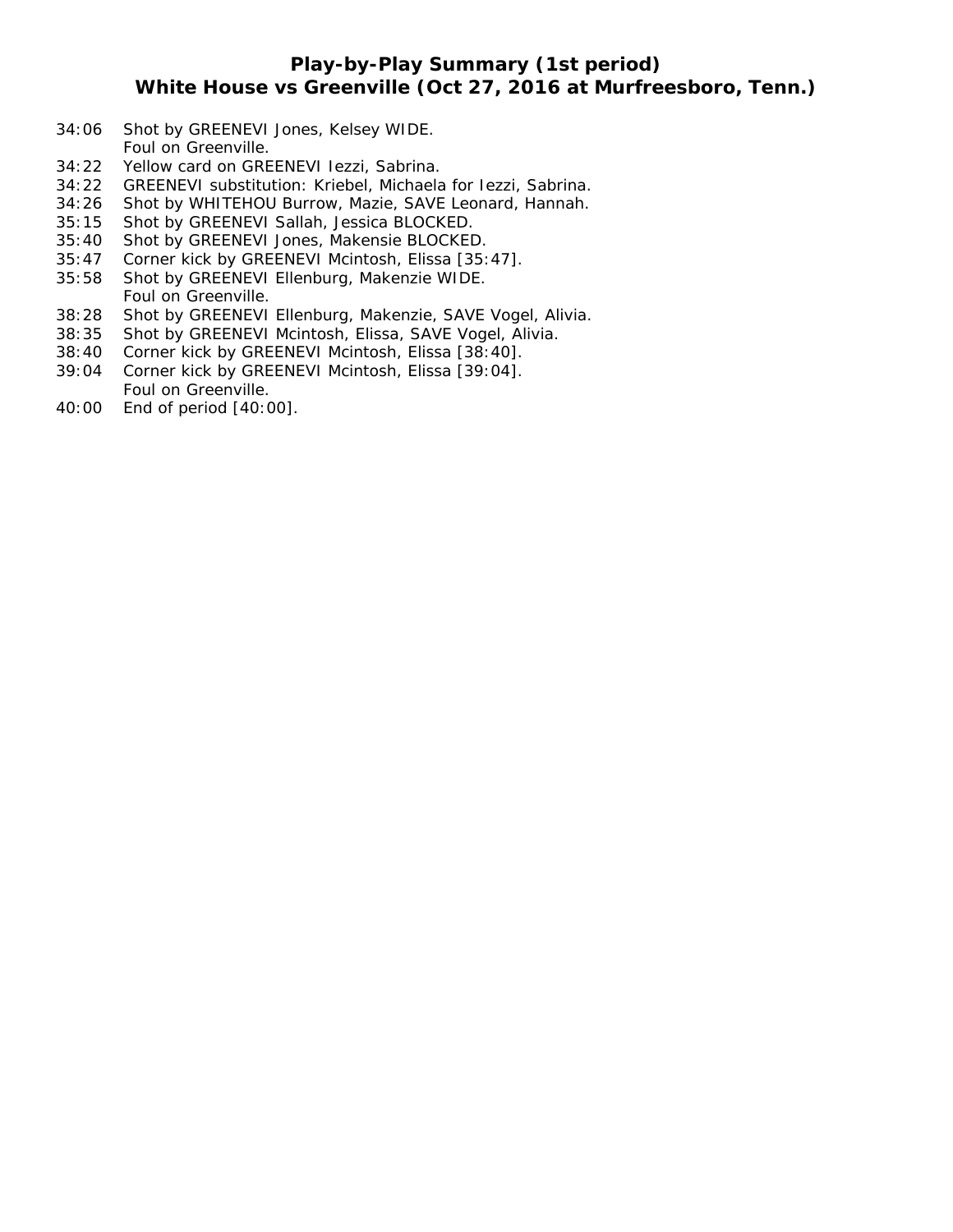## **Play-by-Play Summary (2nd period) White House vs Greenville (Oct 27, 2016 at Murfreesboro, Tenn.)**

- 40:00 Start of 2nd period [40:00].
- 41:24 Shot by WHITEHOU Davis, Madisson, SAVE Leonard, Hannah.
- 41:50 GOAL by WHITEHOU Davis, Madisson.

**WHITE HOUSE 1, GREENVILLE 1**

- 43:50 Shot by GREENEVI Sallah, Jessica WIDE.
- 44:47 GREENEVI substitution: Kriebel, Michaela for Sallah, Jessica.
- 45:50 Shot by WHITEHOU Hargrove, Madeline HIT CROSSBAR.
- 46:02 Corner kick by WHITEHOU Davis, Madisson [46:02]. Foul on White House.
- 46:42 GREENEVI substitution: Albright, Lauren for Lay, Cabriella.
- 48:09 GREENEVI substitution: Sallah, Jessica for Ellenburg, Makenzie.
- 49:29 GOAL by GREENEVI Bride, Kieron, Assist by Mcintosh, Elissa.

### **WHITE HOUSE 1, GREENVILLE 2**

#### \*On the cross

\*

- 49:29 WHITEHOU substitution: Moran, Haley for McGregor, Sara.
- 51:22 GREENEVI substitution: Ellenburg, Makenzie for Galoffin, Katherine.
- 51:44 Corner kick by WHITEHOU Davis, Madisson [51:44].
- 52:12 Header Shot by WHITEHOU Humphries, Mallory WIDE.
- 52:29 Corner kick by WHITEHOU Davis, Madisson [52:29].
- 52:46 Header Shot by WHITEHOU Burrow, Mazie, SAVE Leonard, Hannah.
- 53:54 Shot by GREENEVI Sallah, Jessica, SAVE Vogel, Alivia.
- 54:31 WHITEHOU substitution: Miller, Baylee for Humphries, Mallory.
- 54:31 GREENEVI substitution: Galoffin, Katherine for Kriebel, Michaela.
- 54:47 Corner kick by GREENEVI Mcintosh, Elissa [54:47]. Foul on Greenville.
- 58:22 Shot by WHITEHOU Davis, Madisson DEFENSIVE SAVE by Doty, Savannah.
- 58:49 Shot by WHITEHOU Hargrove, Madeline, SAVE Leonard, Hannah. Foul on White House.
- 60:04 GOAL by GREENEVI Galoffin, Katherine.

#### **WHITE HOUSE 1, GREENVILLE 3**

\*On the free kick

- 61:55 Shot by GREENEVI Ellenburg, Makenzie WIDE.
- 61:58 WHITEHOU substitution: Humphries, Mallory for Nesbitt, Leanna.
- 63:24 Corner kick by WHITEHOU Davis, Madisson [63:24].
- 64:15 GOAL by GREENEVI Sallah, Jessica, Assist by Galoffin, Katherine.

#### **WHITE HOUSE 1, GREENVILLE 4**

\*Off the pass and then into the far low post

- 65:05 Corner kick by WHITEHOU Davis, Madisson [65:05].
- Foul on White House.
- 69:21 Offside against Greenville.
- 70:14 WHITEHOU substitution: Nesbitt, Leanna for Miller, Baylee.
- 70:39 Shot by WHITEHOU Nesbitt, Leanna WIDE.
- 72:25 Shot by GREENEVI Ellenburg, Makenzie HIGH.
- 74:16 Offside against White House.
- 77:08 GOAL by GREENEVI Ellenburg, Makenzie.